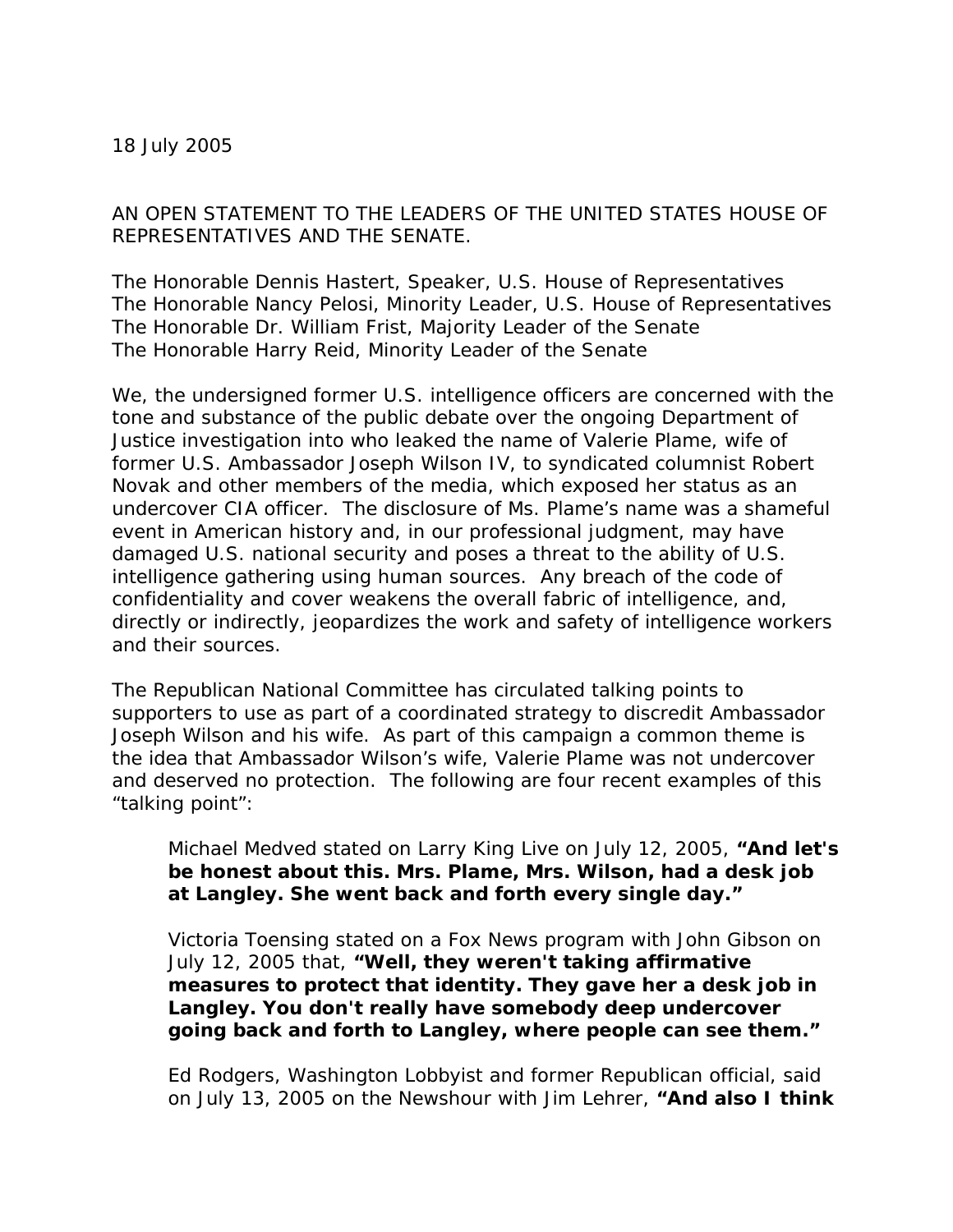*it is now a matter of established fact that Mrs. Plame was not a protected covert agent, and I don't think there's any meaningful investigation about that."* 

House majority whip Roy Blunt (R, Mo), on Face the Nation, July 17, 2005, *"It certainly wouldn't be the first time that the CIA might have been overzealous in sort of maintaining the kind of topsecret definition on things longer than they needed to. You know, this was a job that the ambassador's wife had that she went to every day. It was a desk job. I think many people in Washington understood that her employment was at the CIA, and she went to that office every day."* 

These comments reveal an astonishing ignorance of the intelligence community and the role of cover. The fact is that there are thousands of U.S. intelligence officers who "work at a desk" in the Washington, D.C. area every day who are undercover. Some have official cover, and some have non-official cover. Both classes of cover must and should be protected.

While we are pleased that the U.S. Department of Justice is conducting an investigation and that the U.S. Attorney General has recused himself, we believe that the partisan attacks against Valerie Plame are sending a deeply discouraging message to the men and women who have agreed to work undercover for their nation's security.

We are not lawyers and are not qualified to determine whether the leakers technically violated the 1982 Intelligence Identities Protection Act. However, we are confident that Valerie Plame was working in a cover status and that our nation's leaders, regardless of political party, have a duty to protect all intelligence officers. We believe it is appropriate for the President to move proactively to dismiss from office or administratively punish any official who participated in any way in revealing Valerie Plame's status. Such an act by the President would send an unambiguous message that leaks of this nature will not be tolerated and would be consistent with his duties as the Commander-in-Chief.

We also believe it is important that Congress speak with one non-partisan voice on this issue. Intelligence officers should not be used as political footballs. In the case of Valerie Plame, she still works for the CIA and is not in a position to publicly defend her reputation and honor. We stand in her stead and ask that Republicans and Democrats honor her service to her country and stop the campaign of disparagement and innuendo aimed at discrediting Mrs. Wilson and her husband.